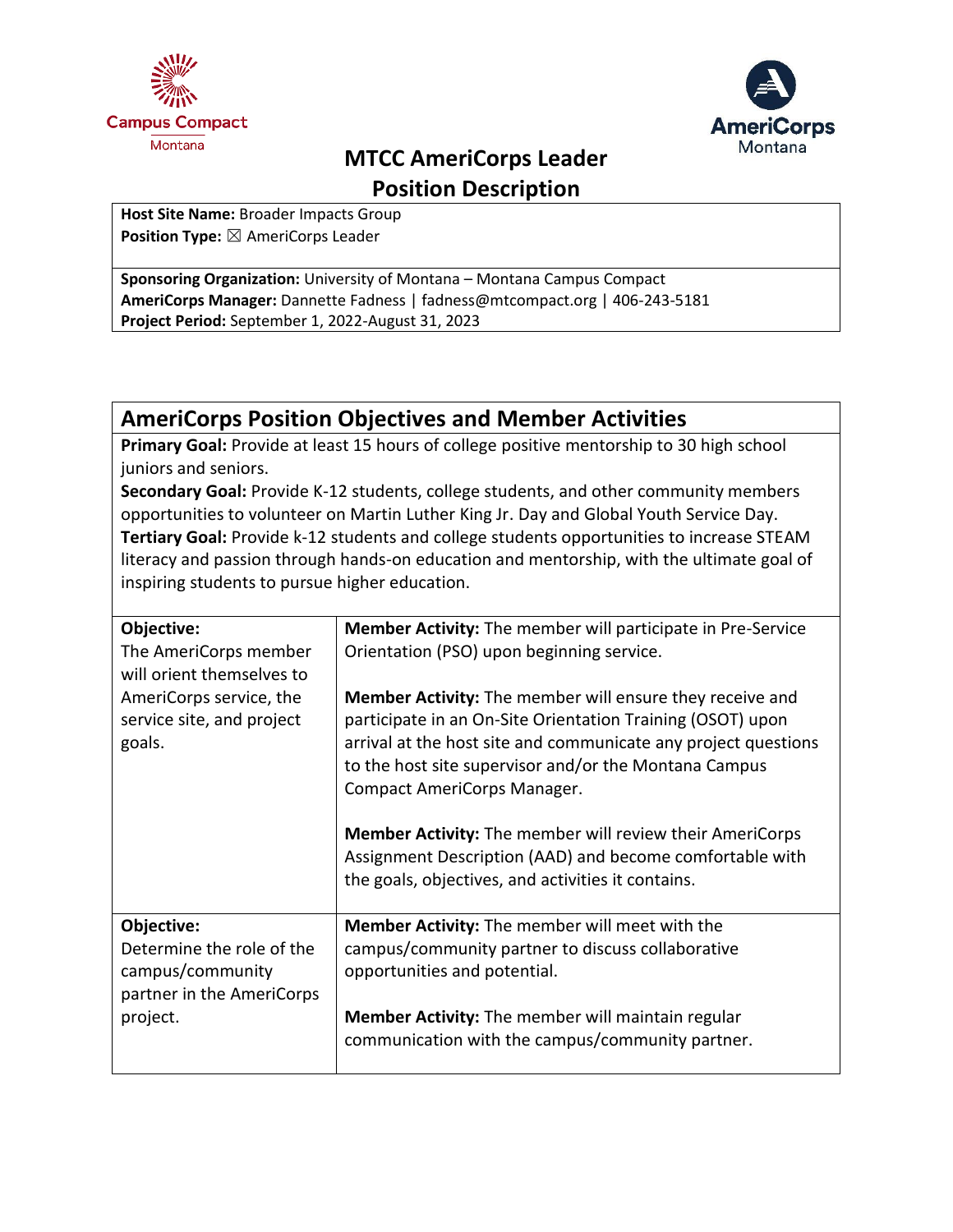| <b>Objective: Provide hands-</b> | Member Activity: Become familiar with spectrUM's activities       |
|----------------------------------|-------------------------------------------------------------------|
| on education and                 | and partners.                                                     |
| mentorship to youth in           |                                                                   |
| Montana.                         | Member Activity: Build relationships with visitors that enter     |
|                                  | our museum.                                                       |
|                                  |                                                                   |
|                                  | Member Activity: Facilitate hands-on STEAM activities in our      |
|                                  | museum, field trips, clubs, and camps.                            |
|                                  |                                                                   |
| <b>Objective: Lead</b>           | Member Activity: Lead STEAM activities with guests and            |
| educational programs for         | support short-term volunteers at EmPower Place.                   |
| the Broader Impacts Group        |                                                                   |
| outreach programs.               | Member Activity: Travel across Montana to provide STEAM           |
|                                  | activities and exhibits to rural and tribal communities.          |
|                                  |                                                                   |
|                                  | Member Activity: Lead STEAM activities at local outreach          |
|                                  | programs.                                                         |
| Objective: Provide college-      | Member Activity: Continue to foster relationships with Hellgate   |
| positive mentoring for high      | and Willard High school.                                          |
| school students in               |                                                                   |
| Missoula.                        | Member Activity: Mentor high school students and support          |
|                                  | pathways towards graduation and higher education.                 |
|                                  |                                                                   |
|                                  | Member Activity: Find creative ways to develop mentorship         |
|                                  | program to increase retainment and success.                       |
|                                  |                                                                   |
| <b>Objective: Mentor college</b> | Member Activity: The member will build relationships with         |
| students at spectrUM's           | spectrUM's college student educator team.                         |
| museum.                          |                                                                   |
|                                  | Member Activity: Provide guidance on navigating college and       |
|                                  | graduation.                                                       |
|                                  |                                                                   |
|                                  | <b>Member Activity:</b> Demonstrate strong leadership and support |
|                                  | their success in educating Montana youth through STEAM            |
|                                  | activities.                                                       |
|                                  |                                                                   |
| Objective: Introduce             | Member Activity: The member will support in recruiting STEAM      |
| Montana youth to STEAM           | role models to participate in spectrUM events.                    |
| role models.                     |                                                                   |
|                                  | Member Activity: Support STEAM role models orientation to         |
|                                  | spectrUM programs and activities.                                 |
|                                  |                                                                   |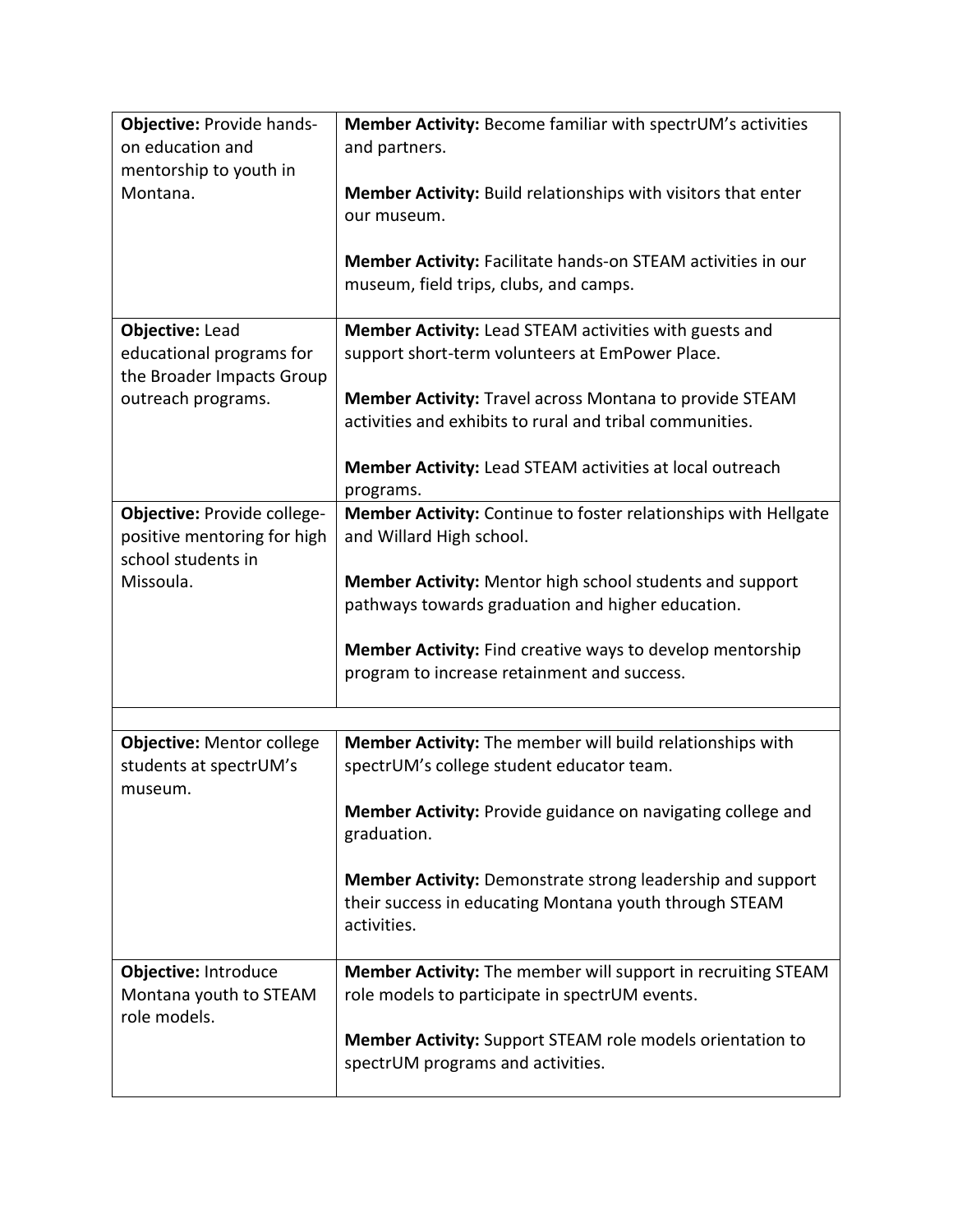|                                                                                                                            | Member Activity: Help provide successful opportunities for<br>STEAM role models to engage Montana youth in STEAM<br>activities and higher education programs.                                                                                                                                                                                                                                |
|----------------------------------------------------------------------------------------------------------------------------|----------------------------------------------------------------------------------------------------------------------------------------------------------------------------------------------------------------------------------------------------------------------------------------------------------------------------------------------------------------------------------------------|
| Objective: Contribute to<br>the preparation and<br>planning of a local Martin<br>Luther King Jr. Read for<br>Peace event.  | Member Activity: The member will be attentive to<br>communications from MTCC regarding the planning,<br>preparation, and timeline of Read for Peace events.<br>Member Activity: Communicate with local educators to<br>schedule classroom reading events.<br>Member Activity: Recruit local volunteers from schools,<br>colleges, and the community to participate in classroom<br>readings. |
|                                                                                                                            |                                                                                                                                                                                                                                                                                                                                                                                              |
| Objective: Complete one<br>or more MLK Read for<br>Peace classroom visits<br>during January.                               | Member Activity: Visit an elementary classroom at a pre-<br>scheduled time to deliver a reading and reflection activity about<br>the life and legacy of Dr. Martin Luther King Jr.                                                                                                                                                                                                           |
| Objective: Organize a<br>volunteer event for youth<br>during the month of April<br>to observe Global Youth<br>Service Day. | Member Activity: The member will communicate with<br>stakeholders and local organizations to identify potential<br>service projects and make a project selection.<br><b>Member Activity:</b> Develop an actionable plan and timeline for                                                                                                                                                     |
|                                                                                                                            | the service project.<br>Member Activity: Recruit youth to volunteer in the project and<br>ensure that participants have a positive experience performing<br>the project.                                                                                                                                                                                                                     |

## **Position Qualifications & Benefits**

### **Required Qualifications:**

- Some college experience,
- Excellent oral and written communication skills
- Possession of documentation of U.S. citizenship or status as a U.S. National or a lawful permanent resident alien of the United States
- Willingness to submit to a comprehensive criminal history check, including an FBI fingerprint check